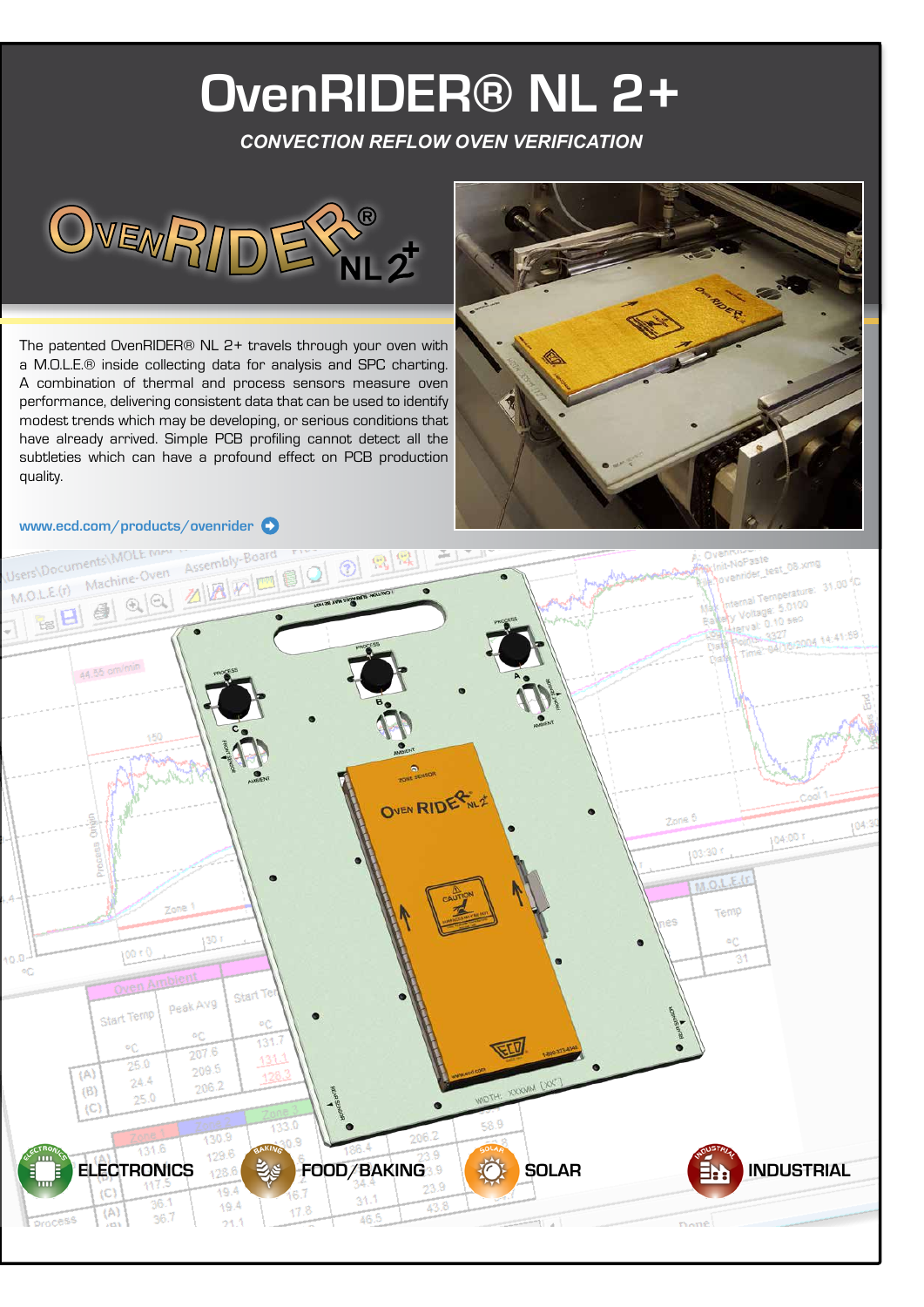**Look to ECD's OvenRIDER® NL 2+ if you need to VERIFY an oven's performance: • post-maintenance • pre-production • pre-purchase • pre-repair •** 



*Focused on Quality, Driven by Passion*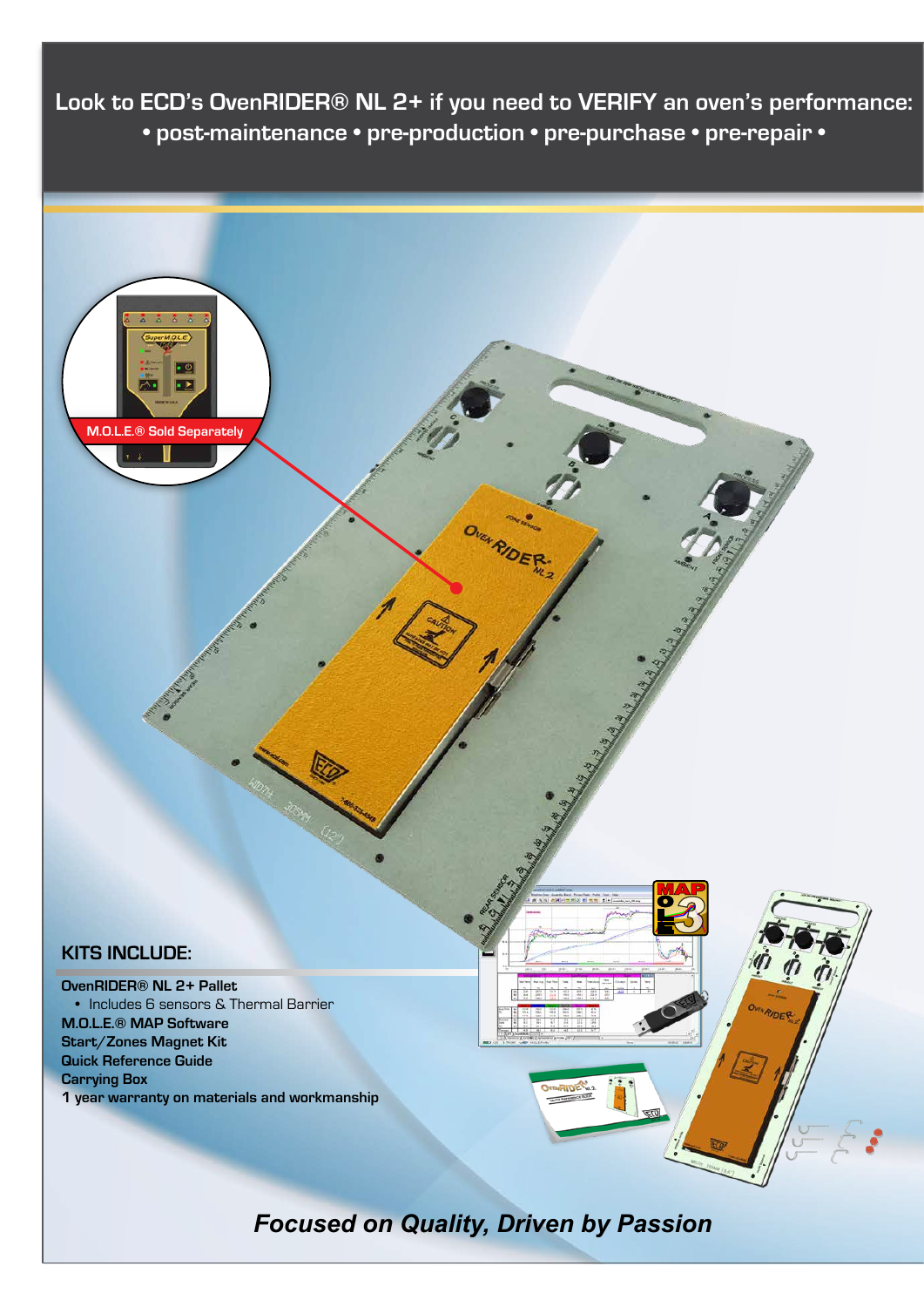## **THERMAL BARRIER**

This barrier also is equipped with external insulation on the top and bottom, which provides the extra thermal protection needed for Lead-Free processes. This barrier is lowered 0.685" [17.40mm] into the plane of the pallet for extra oven clearance.

### **BARRIER LATCH**

- Mechanically robust and se cure for longer life.
- Prevents M.O.L.E. **®** Thermal Profiler from over-temperature
- Prevents accidental dropping of M.O.L.E. **®** Thermal Profiler while handling

## **ZONE SENSOR LIGHT**

There is an LED porthole on the top of the barrier cover that illuminates when the OvenRIDER® NL 2+ detects zone boundary. This LED is powered by a replaceable 3.6 volt ½ AA lithium battery.

## **RIDER LED**

The Rider LED Indicates when SuperM.O.L.E.® Gold 2 is connected to a OvenRIDER® NL 2+ test pallet.

### **PROCESS SENSORS**

Three high mass pucks measure the effect of convection to drive heat evenly into a product. Each oven zone reports a Process Delta to verify convection consistency for SPC. This detects a failed fan, restricted vent or incorrect oven convection setting.

PROCESS

AMBIENT

REAR SENSOR

Process-Paste Profile

Too

**ZONE SENSOR** 

SUPE

## **AMBIENT SENSORS**

Three exposed fast response thermocouples average the center 70% of the measured air temperature in each zone to verify consistency for SPC. This detects a failing heater or wrong oven setting. The NL 2+ pallet design offers added protection from accidental damage.

#### **SPEED SENSORS**

Front & Rear Speed Sensors define process origin and conveyor speed with rail-mounted 'Start' magnet. Belt speed verified for consistency (SPC). Detects the wrong oven setting or maintenance requirement.

#### **M.O.L.E. ® MAP SOFTWARE**

Download and analyze the data with the ECD award winning software.

- SPC predicts performance reduces rework/scrap
- CP and Cpk capability indices - calculated and presented automatically